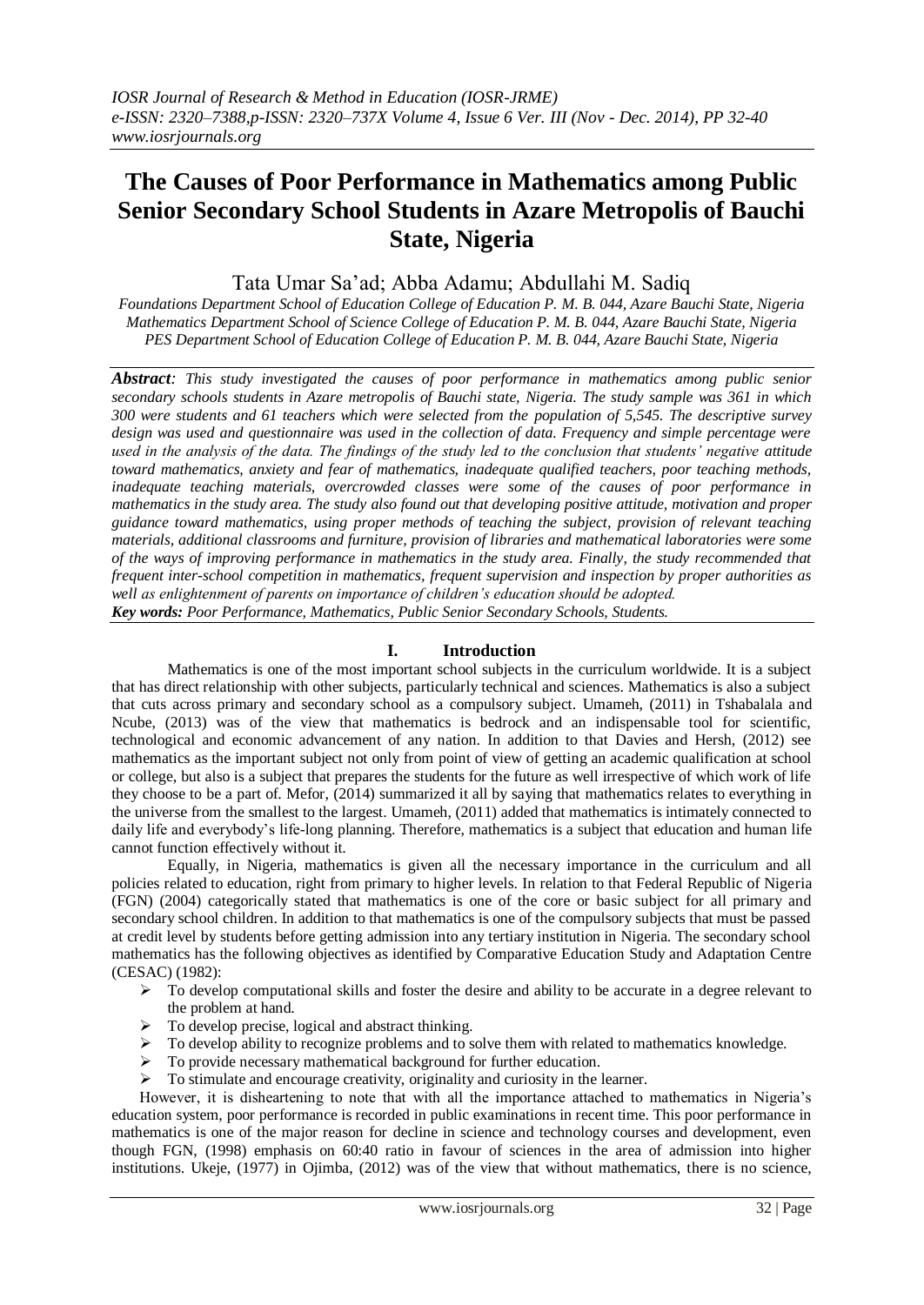without science there is no modern technology and without modern technology there is no modern society. Despite the importance attached to mathematics by all stakeholders in education, senior secondary school students still perform poorly.

The Daily Trust of Wednesday, August 25, 2010 as cited by Sa'ad and Usman (2014) reported that "seventy-five per cent of candidates who sat for May/June WAEC 2010 examinations failed to meet the minimum entry requirement into tertiary institutions. Again, the Daily Trust of 21<sup>st</sup> August, 2014 in Sa'ad and Rabiu (2014) reveals that the recently released WAEC results indicated that over seventy percent fail in November/December results. 86,612 candidates, representing 29.17 percent of the total number of candidates who sat for the NOV/DEC examinations of West African Examination Council (WAEC), obtained credits in five subjects and above, including Mathematics and English language. Again, the WAEC has released its May/June 2014 WASSCE results, recording mass failure in mathematics and English language. Head of National Office, WAEC Charles Eguridu, while announcing the results said "A total of 529,425 candidates; representing 31.28 percent obtained credits. According to him when compared to the 2012 and 2013 May/June WASSCE, there was marginal decline in the performance of candidates as 38.81 percent was recorded in 2012 and 36.57 in 2013.





**Source: Daily Trust of Thursday 21st August, 2014 in Sa'ad and Rabiu, (2014)**

In the bar chart above, in 2009 only 25.99% made five credits and above including mathematics and English but in 2010 there was a decline to 23.36%. In 2011 the percentage pass of students in WAEC rose to 30.9% and fortunately continued to rise to 38.81% in 2012. However, in 2013 the performance declined to 36.57%, and unfortunately continued to decline to 31.28% in 2014.

Therefore, it is against this background that this study investigates into the causes of poor performance in mathematics among senior secondary school students in Azare metropolis of Bauchi state.

# **II. Review of Related Literature**

It is evidently seen that there is poor performance in mathematics among senior secondary school students as shown in figure 1 above. The causes of this problem are many and cut across all stakeholders in education. In other words, the causes of poor performance in mathematics among senior secondary school students emanates from the schools, students, teachers as well as the government itself. But in the past many efforts were made to bring a lasting solution to this problem. For instance, Umameh, (2011) stated that events like the comparative Education Study and Adaptation Centre (1976) that took care of the secondary level mathematics syllabus, the Benin Conference (1977) and The National Critique Workshop at Onitsha as well as recently The National Mathematics Centre, all did a lot in ending the problem of poor performance in mathematics.

# **Causes of Poor Performance in Mathematics among senior Secondary Students**

As said earlier, there are many causes of poor performance in mathematics among senior secondary school students. Bakare, (1994) in Asikhia, (2010) categorizes factors militating against good academic performance into four principal areas which are: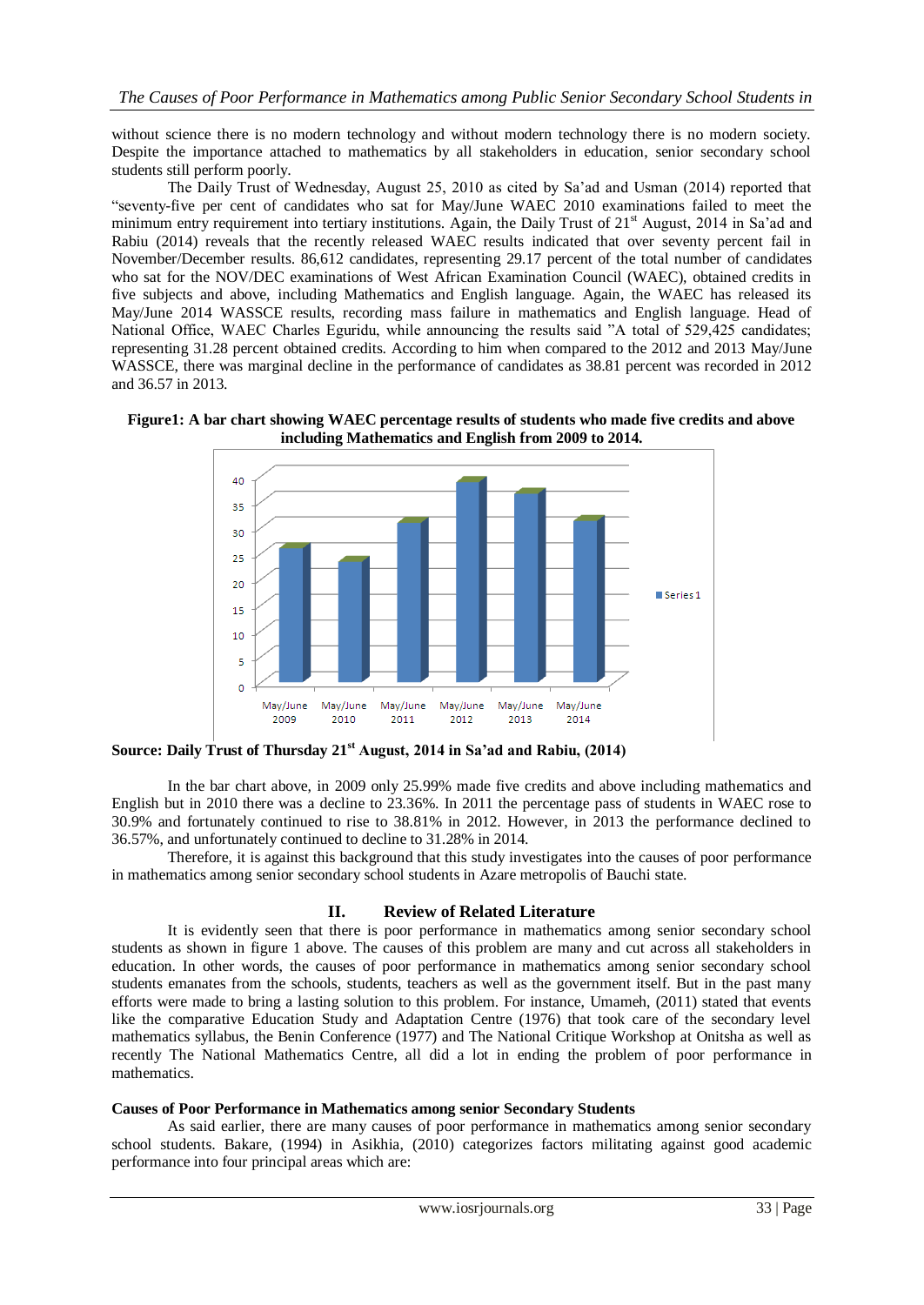- $\triangleright$  Causations resident in the child such as basic cognition skills, physical and health factors, psychoemotional factors, lack of interest in school programme.
- $\triangleright$  Causations resident in the family such as cognition stimulation/basic intuition during the first two years; type of discipline at home; lack of role model and finance.
- $\triangleright$  Causations resident in the school such as school location and physical buildings; interpersonal relationship among the school personnel.
- $\triangleright$  Causations resident in the society such as instability of educational policy; under-funding of educational sector; leadership; job losses.

Specifically, many studies and authorities presented many causes of poor performance in mathematics among students. For instance, Vudla, (2012) in Tshabalala and Ncube, (2013) was of the view that shortage of well trained teachers, inadequate of teaching facilities, lack of fund to purchase necessary equipment, poor quality of textbooks, large classes, poorly motivated teachers, lack of laboratories and libraries, poorly coordinated supervisory activities, interference of the school system by the civil service, incessant transfers of teachers and principals, automatic promotions of pupils, the negative role of public examinations on the teaching learning process and inequality in education opportunities all hamper the smooth acquisition of mathematics knowledge.

In addition to the above causes of poor performance in mathematics, STAN, (2002) as cited by Ojimba, (2012) was of the view that prominent causes of poor performance in mathematics are:

- Acute shortage of qualified professional mathematics teachers.
- $\triangleright$  Exhibition of poor knowledge of mathematics content by many mathematics teachers.
- ▶ Overcrowded mathematics classrooms.
- $\triangleright$  Students negative attitude toward mathematics.
- $\triangleright$  Undue emphasis on the coverage of mathematics syllabus at the expense of meaningful learning of mathematics concepts.
- $\triangleright$  Inadequate facilities and mathematics laboratories.

In another vein, Shield and Kelly, (1999) in National Institute for Educational Development (NIED) (2010) found out in Britain that the reasons for poor performance in mathematics from the point of views of principals are:

- > Lack of learning support;
- Principal teachers' dissatisfaction with the in-career training of teachers in mathematics;
- $\triangleright$  Perceived shortage of instructional resources for teaching mathematics;
- Learners taught by teachers who have not participated in career professional development;
- $\triangleright$  Mathematics contents were not fully covered. Emphasis is placed on few areas that involve numbers.

Other causes of poor performance in mathematics among senior secondary school students include misconception of the subject (mathematics) as difficult one, fear and anxiety. Wikipedia Free Encyclopedia, (2014) stated that students often develop mathematical anxiety in schools, often as a result of learning from teachers who are themselves anxious about their mathematical abilities in certain areas. Attwood, (2014) attributed poor performance in mathematics to parental attitude, interrupted teaching, poor teaching and dyscalculia. Karue and Amukowa, (2013) pointed out that lack of meaningful library and laboratory, qualified teachers, home environmental factors and family backgrounds as well as little participation of parents in the education of their children as the main causes of poor performance in mathematics in Kenya certificate of secondary examination in Embu Distriuct in Kenya.

Therefore, it is clear that the causes of poor performance in mathematics among senior secondary school students are many and varied but they fall under school based causes, teacher and students personal causes. Causes like inadequate qualified teachers, instructional materials, libraries and laboratories, poor attitude of students, improper teaching methods, anxiety, home background, overcrowded classrooms, interrupted teaching, dyscalculia, poorly motivated teachers and so on and so forth bring about poor performance in mathematics among senior secondary school students.

# **Ways of Improving the Performance of Senior Secondary school Students in Mathematics**

Many ways are suggested by teachers, students, and organizations like STAN and National Mathematical Center on how to improve the performance of students in mathematics. Edukugho, (2010) stated that the government recognized the importance of mathematics in science and technology and in fact in all areas of human knowledge. Hence, government established the National Mathematical Center and has been funding it as one of its parastatals. MAN also is doing a lot in the area of promoting effective mathematical teaching and research.

Mbugua, Kibet, Muthaa and Nkonke, (2012) were of the view that mathematics performance of students can be improved by provision of proper staffing, teaching and learning materials, curriculum,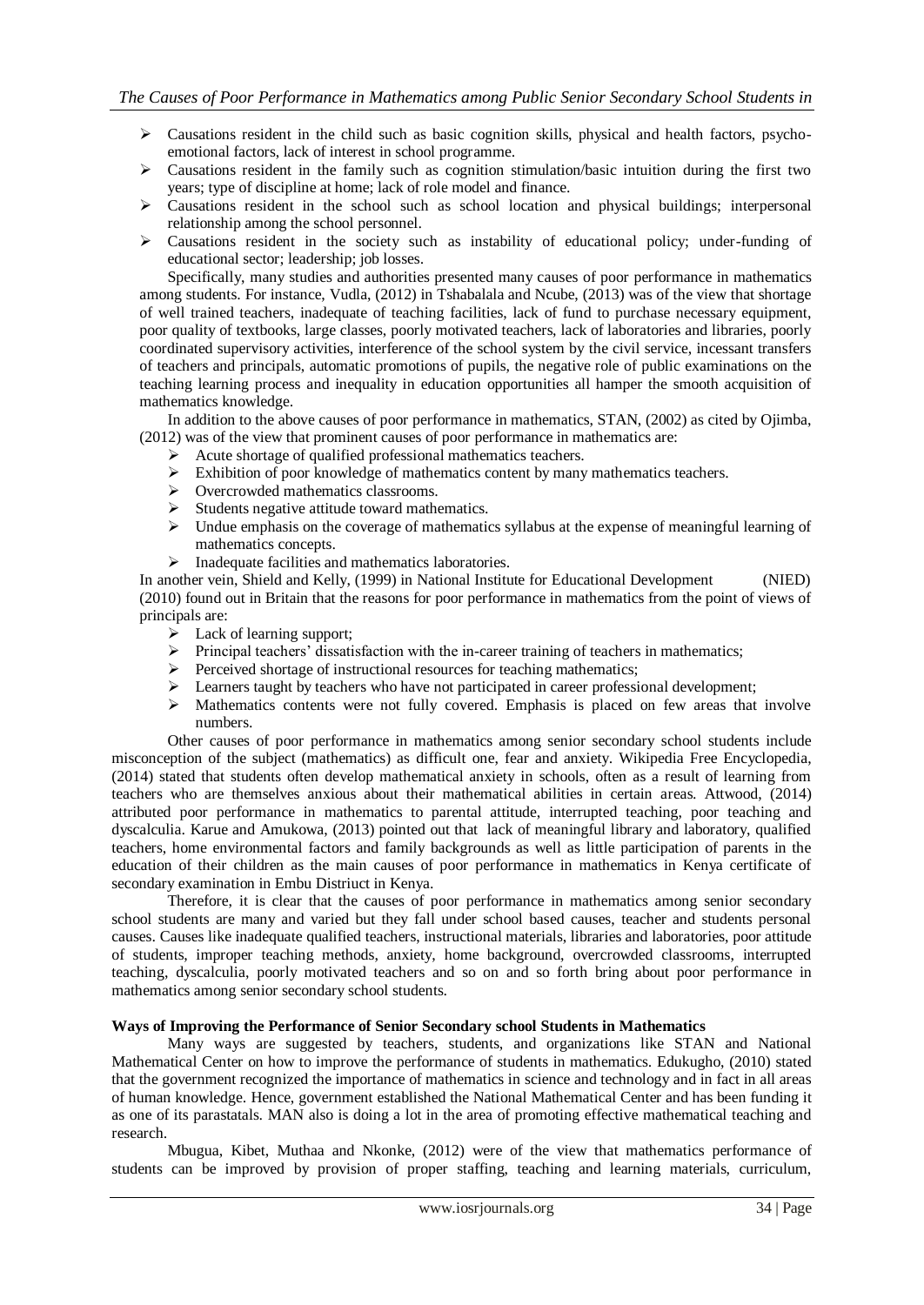motivation and attitudes, and fees and levies. On the other hand, Gitaari, Nyaga, Muthaa and Reche were of the opinion that ways of improving performance of students in mathematics include creation of positive attitude towards mathematics, administering of more examinations and quizzes, provision of adequate teaching and learning materials, motivation, completion of the syllabus in time, provision of adequately trained mathematics teachers, using variety of teaching methods as well as monitoring of lesson by the school administration. Karue and Amukowa, (2013) were of the opinion that provision of instructional materials, library, laboratory and other physical facilities, developing good rapport with parents by the head teachers, reducing students and teachers ratio to manageable size are some of the ways of improving performance in mathematics in Embu District in Kenya.

In another vein, Ojimba, (2012) suggested four strategies for improving the performance of students in mathematics as follows: groupings into students' ability during teaching of mathematics in the classroom; the strategy of constructivism should be imbibed in teaching mathematics, that is for students to learn and sustain their learning they must be in control of their learning. He also added that use of instructional aids and games as well as using computer-aided instruction are the strategies that can be used to improve performance of students in mathematics.

Edukugho, (2010) quoted Chief Kieth Richards, Managing Director, Promasidor Nigeria Limited explained that the mathematics competition A sponsorship nationwide is part of its Corporate Social Responsibility (CSR) as a way of addressing the following:

- $\triangleright$  Changing the perception of Nigerian students that mathematics is a very difficult subject.
- $\triangleright$  Reversing the negative statistics from WAEC showing a high failure rate in mathematics exams.
- $\triangleright$  Enhancing the understanding that mathematics is the bedrock of technological inventions and growth.
- $\triangleright$  Ensuring that students pass mathematics to facilitate admission for higher studies in numerate academic disciplines.
- Awakening a conscious interest for mathematics amongst pupils from their cradle age.
- Creating a credible medium for identifying, encouraging and rewarding brilliance.

Therefore, it is clear that there are many ways that can be followed in order to improve the performance of secondary school students in mathematics, such as the provision of adequate facilities both teaching and physical, qualified mathematics teachers, developing positive attitude of students towards mathematics, involvement of parents in the education of their children, using proper methods of teaching the subject, organization of quizzes and competition among and between schools and so on and so forth.

# **Objectives of the study**

The main objectives of this study are to:

- i. Find out the main causes of poor performance in mathematics among public senior secondary school students in Azare metropolis of Bauchi state.
- ii. Propose the ways of improving performance in mathematics among public senior secondary school students in Azare metropolis of Bauchi state.

# **III. Research Design**

The used in this study was a descriptive survey. This type of design was used because it allowed the researcher to study small sample and later generalized the findings to the whole population. Osuala, (2001) was of the view that in survey research small sample is studied and the findings generalized to the whole population.

## **Research Questions**

- 1. What are the main causes of poor performance in mathematics among public senior secondary school students in Azare metropolis of Bauchi state?
- 2. What are ways of improving performance in mathematics among public senior secondary school students in Azare metropolis of Bauchi state?

# **Population of the study**

The population of this study comprises of all the public senior secondary school students and their teachers in Azare metropolis, totaling five thousand, five hundred and forty five 5,545 as contained in the table 1 below: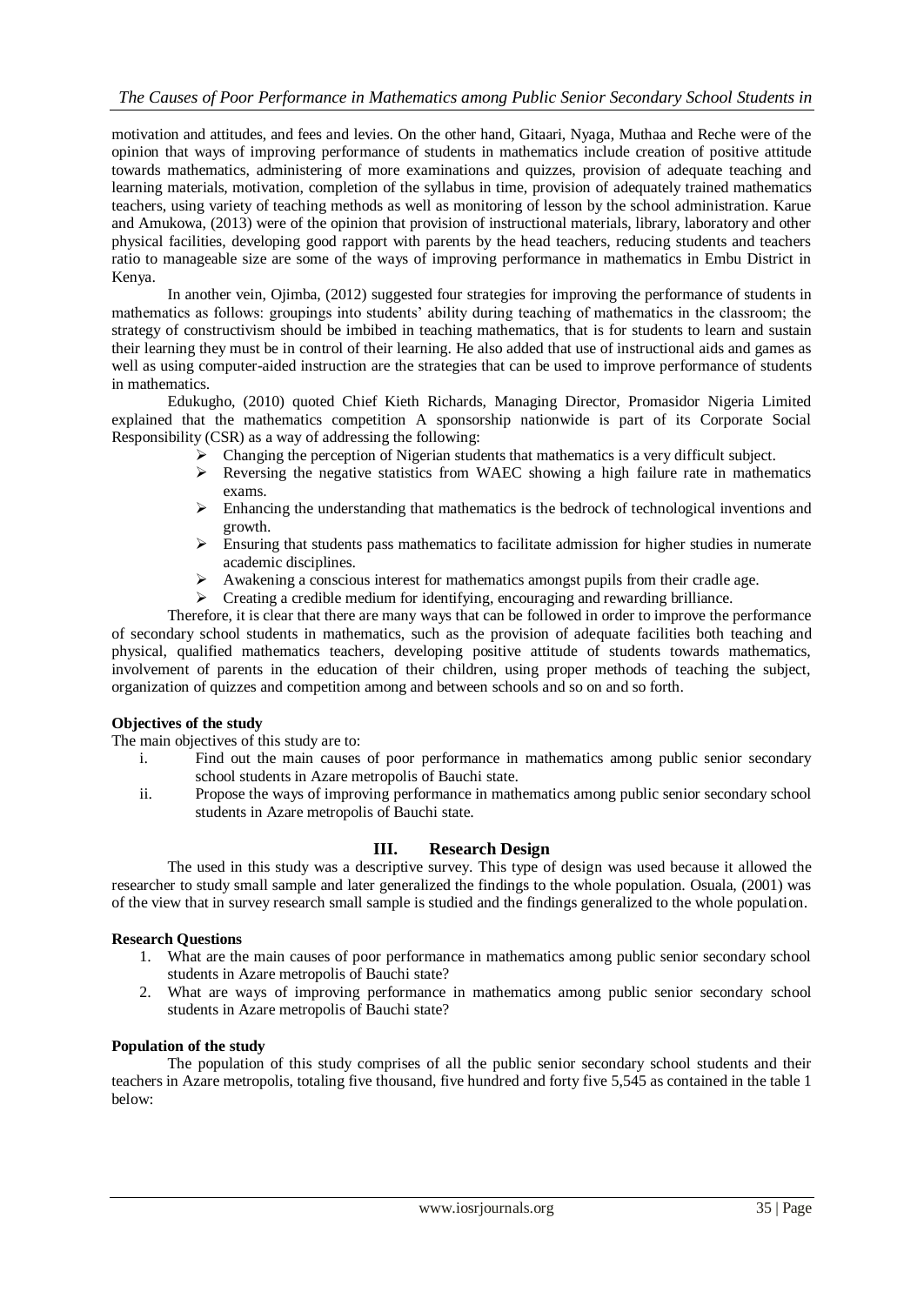|              | Table 1: Showing the distribution of the population (students and teachers) of the study. |                        |                        |       |  |
|--------------|-------------------------------------------------------------------------------------------|------------------------|------------------------|-------|--|
| $S/N0$ .     | <b>Name of School</b>                                                                     | <b>No. of Students</b> | <b>No. of Teachers</b> | Total |  |
|              | G. G. C. Azare                                                                            | 978                    | 63                     | 1.041 |  |
| 2.           | G. C. D. S. S. Azare                                                                      | 914                    | 48                     | 962   |  |
| 3.           | G. D. S. S. Azare                                                                         | 1.574                  | 65                     | 1,639 |  |
| 4.           | G. D. S. S. Matsango, Azare                                                               | 464                    | 53                     | 517   |  |
|              | G. D. T. C. Azare                                                                         | 518                    | 48                     | 566   |  |
| 6.           | G. D. S. S. Nasarawa, Azare                                                               | 651                    | 33                     | 684   |  |
|              | Married Women Sec. Sch. Azare                                                             | 110                    | 16                     | 126   |  |
| <b>Total</b> |                                                                                           | 5.219                  | 326                    | 5.545 |  |

| Table 1: Showing the distribution of the population (students and teachers) of the study |  |  |
|------------------------------------------------------------------------------------------|--|--|
|                                                                                          |  |  |

**Source: Katagum Zonal Education Office, Azare, 2014.**

#### **Sample for the study**

The sample for this study was three hundred and sixty-one students and teachers selected using disproportionate stratified random sampling technique, in which three hundred were students and sixty-one teachers. The sample was selected based on Krejcie and Morgan's table for determining sample, (1971). The table 2 below shows the distribution of the sample for this study.

|  |  | Table 2: Showing the distribution of the sample (students and teachers) of the study. |  |
|--|--|---------------------------------------------------------------------------------------|--|
|  |  |                                                                                       |  |

| $S/N0$ .     | <b>Name of School</b>         | <b>No. of Students</b> | <b>No. of Teachers</b> | Total |
|--------------|-------------------------------|------------------------|------------------------|-------|
| 1.           | G. G. C. Azare                | 58                     |                        | 70    |
| 2.           | G. C. D. S. S. Azare          | 44                     |                        | 55    |
| 3.           | G. D. S. S. Azare             | 76                     | 14                     | 90    |
| 4.           | G. D. S. S. Matsango, Azare   | 33                     | 07                     | 40    |
| -5.          | G. D. T. C. Azare             | 33                     | 07                     | 40    |
| 6.           | G. D. S. S. Nasarawa, Azare   | 52                     | 09                     | 61    |
|              | Married Women Sec. Sch. Azare | 04                     | 01                     | 05    |
| <b>Total</b> |                               | 300                    | 61                     | 361   |

**Source: Fieldwork, 2014.**

# **Sampling Technique**

Disproportionate stratified random sampling technique was used in selecting the sample for this study. This is because it permitted the researchers to have representation from all the public senior secondary schools in the study area. Kolo, (1992) was of the opinion that this kind of sampling entails that the random drawing of subjects from the population is not only stratified, but that the stratification reflects an appropriate proportion to the power of each strata of the society.

#### **Instrument for Data Collection**

A self design questionnaire was used in the collection of data for this study. The questionnaire comprises of eighteen items dwelling on the variables of the study. The two Likert Scale formats of "Agreed" and "Disagreed" were used as the response format for the questionnaire.

#### **Validity and Reliability of the Instrument**

The instrument was validated by experts who more than two decades of teaching research methods in College of Education, Azare. This was done in order to make instrument measure what it was set measure.

The reliability of the instrument was determined using test-retest method of reliability. The instrument was first used on twenty members of the population and after one week the same instrument was administered to the same people. The two results were correlated using Pearson Product Moment Correlation Coefficient and result found was 8.0. This makes the instrument very reliable because it measured at different times what it was supposed to measure.

# **Data Analysis Procedures**

The data collected was analyzed using frequency and simple percentage.

# **Data Presentation and Analysis**

This section focuses on the presentation and analysis of the collected data from the respondents. **Research Question 1:** What are the main causes of poor performance in mathematics among public senior secondary school students in Azare metropolis of Bauchi state?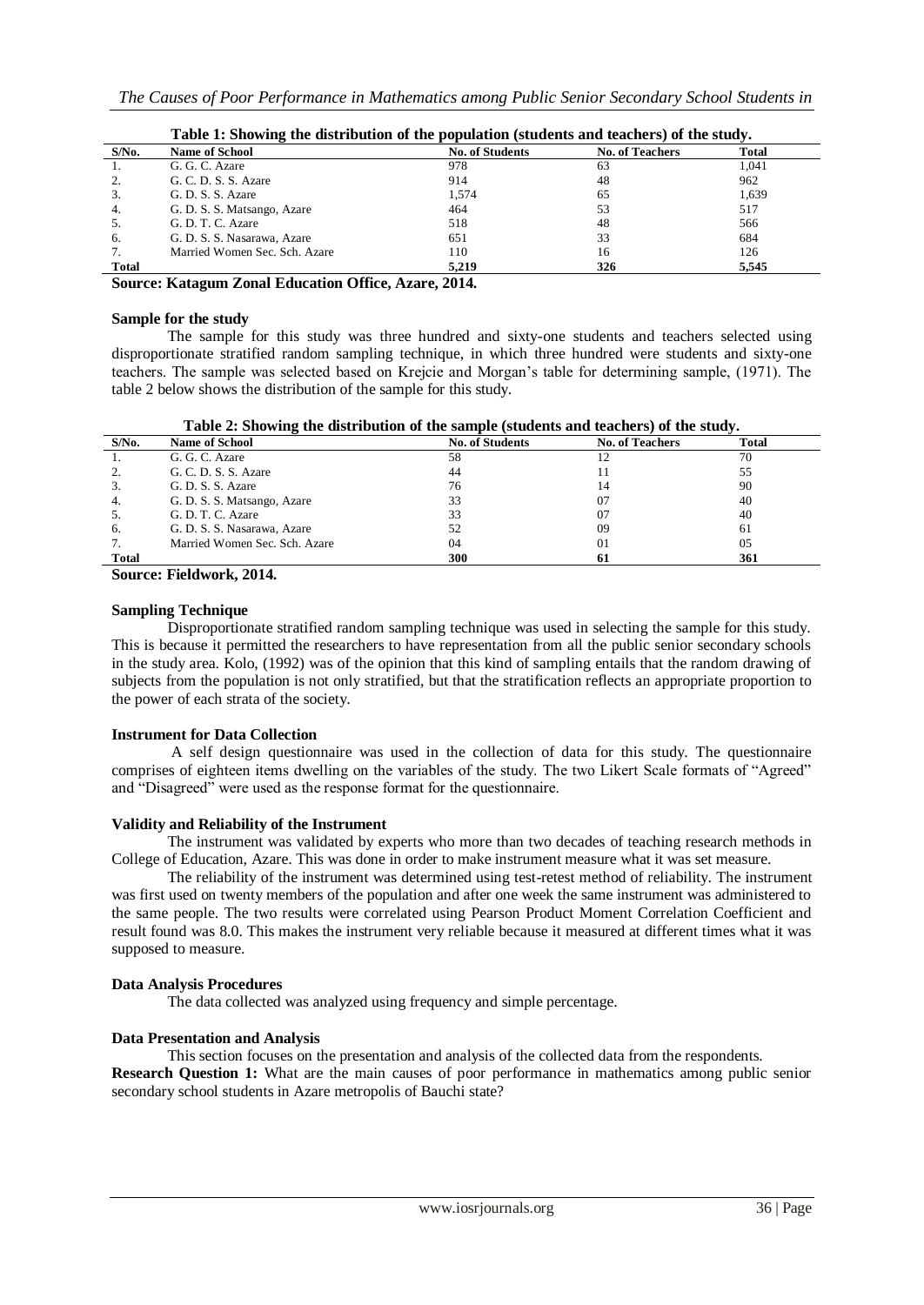|          |                                                                                                                                                                   | <b>Responses</b> |             |
|----------|-------------------------------------------------------------------------------------------------------------------------------------------------------------------|------------------|-------------|
| $S/N0$ . | <b>Ouestions</b>                                                                                                                                                  | Agreed %         | Disagreed % |
| 1.       | Students' negative attitude toward mathematics cause poor performance in the                                                                                      | 308 (85%)        | 53 (15%)    |
|          | subject among public senior secondary school students in Azare metropolis of                                                                                      |                  |             |
|          | Bauchi state.                                                                                                                                                     |                  |             |
| 2.       | Anxiety and fear toward mathematics cause poor performance in the subject                                                                                         | 302 (84%)        | 59 (16%)    |
|          | among public senior secondary school students in Azare metropolis of Bauchi                                                                                       |                  |             |
|          | state.                                                                                                                                                            |                  |             |
| 3.       | Inadequate qualified teachers of mathematics cause poor performance in the                                                                                        | 297 (82%)        | 64 (18%)    |
|          | subject among public senior secondary school students in Azare metropolis of                                                                                      |                  |             |
|          | Bauchi state.                                                                                                                                                     |                  |             |
| 4.       | Using inappropriate or poor methods in teaching mathematics by teachers cause<br>poor performance in the subject among public senior secondary school students in | 281 (78%)        | 80 (12%)    |
|          | Azare metropolis of Bauchi state.                                                                                                                                 |                  |             |
| 5.       | Inadequate teaching materials of mathematics cause poor performance in the                                                                                        | 350 (97%)        | 11(3%)      |
|          | subject among public senior secondary schools in Azare metropolis of Bauchi                                                                                       |                  |             |
|          | state.                                                                                                                                                            |                  |             |
| 6.       | Overcrowded or large classes cause poor performance in mathematics among                                                                                          | 342 (95%)        | 19 (5%)     |
|          | public senior secondary school students in Azare metropolis of Bauchi state.                                                                                      |                  |             |
| 7.       | Inadequate facilities like libraries and mathematics laboratories cause poor                                                                                      | 352 (98%)        | 09(2%)      |
|          | performance in the subject among public senior secondary school students in                                                                                       |                  |             |
|          | Azare metropolis of Bauchi state.                                                                                                                                 |                  |             |
| 8.       | Lack of frequent supervision and inspection of mathematics teachers by both the                                                                                   | 330 (91%)        | 31 (9%)     |
|          | school administration and ministries of education cause poor performance in the                                                                                   |                  |             |
|          | subject among public senior secondary school students in Azare metropolis of                                                                                      |                  |             |
|          | Bauchi state.                                                                                                                                                     |                  |             |
| 9.       | Lack of parental involvement in the education of their children cause poor                                                                                        | 353 (98%)        | 08(2%)      |
|          | performance in mathematics among public senior secondary school students in                                                                                       |                  |             |
|          | Azare metropolis of Bauchi state.                                                                                                                                 |                  |             |

#### **Table 3: Showing responses obtained from research question one.**

#### **Source: Fieldwork, 2014.**

In table 3 above, 85% of the respondents were of the opinion that students' negative attitude toward mathematics cause poor performance in the subject among public senior secondary school students. On the other hand, 84% were of the view that anxiety and fear of mathematics cause poor performance in it. 82% were of the view that inadequate qualified teachers of mathematics cause poor performance in the subject. 78% were of the opinion that using poor methods of teaching mathematics cause poor performance in it. About 97% of the respondents were of the view that inadequate mathematics teaching materials cause poor performance in the subject. 95% were of the view that overcrowded or large classes of mathematics cause poor performance in the subject. 98% were of the view that lack of facilities like libraries and mathematics laboratories cause poor performance in the subject. 91% were of the view that lack of frequent supervision and inspection of mathematics teachers cause poor performance in the subject. Finally, 98% of the respondents were of the view that lack of parental involvement in the education of their children cause poor performance in mathematics among public senior secondary school students.

Therefore, it is obvious that student' negative attitude toward mathematics, anxiety and fear of the subject, inadequate qualified teachers, poor methods of teaching the subject, inadequate mathematics teaching materials, overcrowded or large classes, lack of libraries and laboratories, lack of supervision and inspection of teachers and lack of parental participation in education of children are some of the main causes of poor performance in mathematics among public senior secondary school students in Azare metropolis of Bauchi state.

**Research Question 2:** What are the ways of improving performance in mathematics among public senior secondary school students in Azare metropolis of Bauchi state?

| Table 4: Showing responses obtained from research question two. |  |  |  |
|-----------------------------------------------------------------|--|--|--|
|                                                                 |  |  |  |

|          |                                                                                                                                                                                                                | <b>Responses</b> |             |
|----------|----------------------------------------------------------------------------------------------------------------------------------------------------------------------------------------------------------------|------------------|-------------|
| $S/N0$ . | Ouestions                                                                                                                                                                                                      | Agreed %         | Disagreed % |
|          | Developing positive attitude, motivation as well as proper guidance towards<br>mathematics can improve the performance of public senior secondary school<br>students in Azare metropolis of Bauchi state.      | 308 (85%)        | 53 (15%)    |
|          | Provision of qualified and adequately trained mathematics teachers can improve<br>the performance of public senior secondary students in Azare metropolis of Bauchi<br>state.                                  | 301 (83%)        | 60 (17%)    |
| 3.       | Using appropriate methods of teaching mathematics (child-centered approaches)<br>can improve the performance of public senior secondary school students in the<br>subject in Azare metropolis of Bauchi state. | 298 (83%)        | 63 (17%)    |
| 4.       | Provision of adequate and relevant mathematics materials can improve the<br>performance of public senior secondary school students in the subject in Azare                                                     | 309 (86%)        | 52 (14%)    |
|          | www.iosrjournals.org                                                                                                                                                                                           |                  | Page        |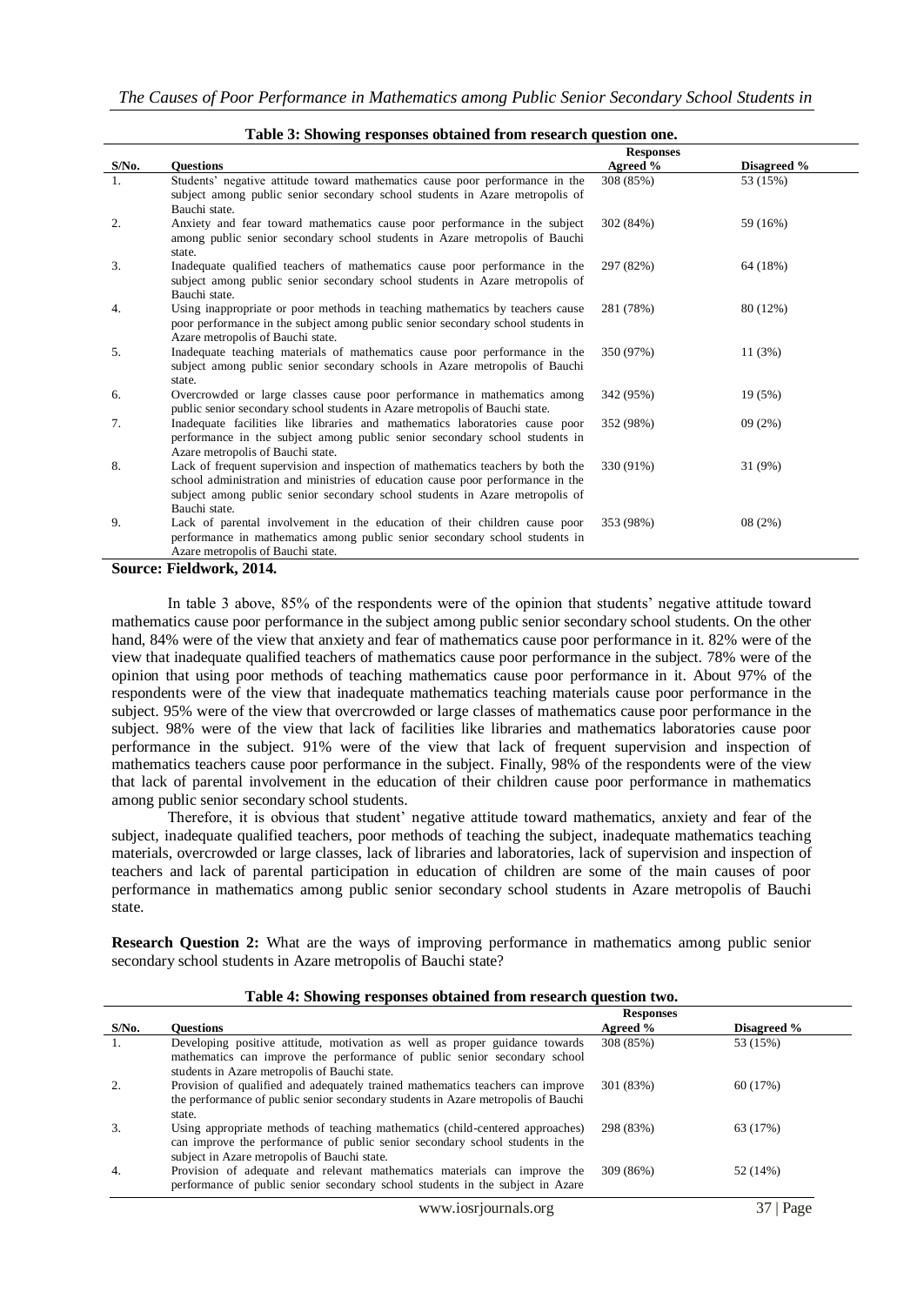| 5. | metropolis of Bauchi state.<br>Provision of physical facilities like additional classrooms and furniture can<br>improve the performance of public senior secondary school students in the subject | 310 (86%) | 51 (14%) |
|----|---------------------------------------------------------------------------------------------------------------------------------------------------------------------------------------------------|-----------|----------|
|    | in Azare metropolis of Bauchi state.                                                                                                                                                              |           |          |
| 6. | Provision of additional facilities like libraries and mathematics laboratories can<br>assist in improving the performance of public senior secondary school students in                           | 307 (85%) | 54 (15%) |
|    | the subject in Azare metropolis of Bauchi state.                                                                                                                                                  |           |          |
| 7. | Proper supervision and inspection by the school administrations and other                                                                                                                         | 300 (83%) | 61 (17%) |
|    | appropriate organs can assist in improving the performance in mathematics of both                                                                                                                 |           |          |
|    | the teachers and students of public senior secondary schools in Azare metropolis of                                                                                                               |           |          |
|    | Bauchi state.                                                                                                                                                                                     |           |          |
| 8. | Good school-community participation as well as active parental involvement in the                                                                                                                 | 290 (80%) | 71 (20%) |
|    | education of children can help in improving the performance of public senior                                                                                                                      |           |          |
|    | secondary school students in Azare metropolis of Bauchi state.                                                                                                                                    |           |          |
| 9. | Adopting and using of computer assisted (CAT) by our present day mathematics                                                                                                                      | 288 (80%) | 73 (20%) |
|    | teachers can help in improving the performance of public senior secondary school                                                                                                                  |           |          |
|    | students in Azare metropolis of Bauchi state.                                                                                                                                                     |           |          |

#### **Source: Fieldwork, 2014.**

In table 4 above, 85% of the respondents were of the view that developing positive attitude, motivation and proper guidance to students can help in improving their performance in mathematics. 83% were of the view that provision of qualified and adequately trained mathematics teachers can help in improving the performance of students in the subject. 83% were of the view that using appropriate methods of teaching, particularly childcentered approaches can help in improving the performance of students in the subject. 86% were of the opinion that provision of adequate and relevant mathematics teaching materials can help in improving the performance of students in the subject. 85% were of the view that provision of libraries and mathematical laboratories can help in improving the performance of students in the subject. 83% were of the opinion that proper supervision and inspection of mathematics teachers can improve the performance of students in the subject. 80% were of the opinion that good school-community participation can improve the performance of students in mathematics. Finally, 80% were of the view that use of computer assisted instruction can help in improving the performance of students in mathematics.

Therefore, it is obvious that developing positive attitude, motivation and proper guidance toward mathematics, provision of qualified and adequately trained mathematics teachers, use of child-centered teaching approaches, provision of adequate and relevant mathematics teaching materials, provision of more classrooms and furniture, provision of libraries and mathematical laboratories, proper supervision and inspection of mathematics teachers, good school-community relationship as well as adoption and usage of computer assisted instruction in teaching the subject are among some of the ways of improving the performance in mathematics among the senior secondary school students in Azare metropolis of Bauchi state.

#### **Discussion of Results**

The discussion of results is presented according to research questions raised in this study.

#### **Research Question One**

The result of the analysis of research question one showed that students' negative attitude toward mathematics, anxiety and fear, inadequate qualified teachers of mathematics, poor teaching methods, inadequate mathematics teaching materials, overcrowded or mathematics classes, lack of libraries and mathematical laboratories, lack of supervision and inspection of mathematics teachers as well as lack of parental participation in the education of children are some of the main causes of poor performance in mathematics among public senior secondary school students in Azare metropolis of Bauchi state.

Therefore, the findings of this study tally with the findings of Bakare, (1994) in Asikhia, (2010), Vudla, (2012) in Tshabalala and Ncube, (2013), STAN, (2002) in Ojimba (2012), Shield and Kelly, (1999) in NEID, (2010), Wikipedia Free Encyclopedia, (2014), Attwood, (2014) and Karue and Amukowa, (2013) who found out that students' negative attitude toward mathematics, anxiety and fear of mathematics, poor teaching methods, inadequate qualified mathematics teachers, large classes, lack of libraries and laboratories as well as lack of parental participation in the education of the children are some of the main causes of poor performance in mathematics.

#### **Research Question Two**

The result of the analysis of research question two showed that developing positive attitude, motivation and proper guidance toward mathematics, provision of qualified and adequately trained mathematics teachers, using child-centered approaches in teaching mathematics, provision of adequate mathematics teaching materials, provision of more classrooms and furniture, provision of libraries and mathematical laboratories, proper supervision and inspection of mathematics teachers, developing good school-community relationship and,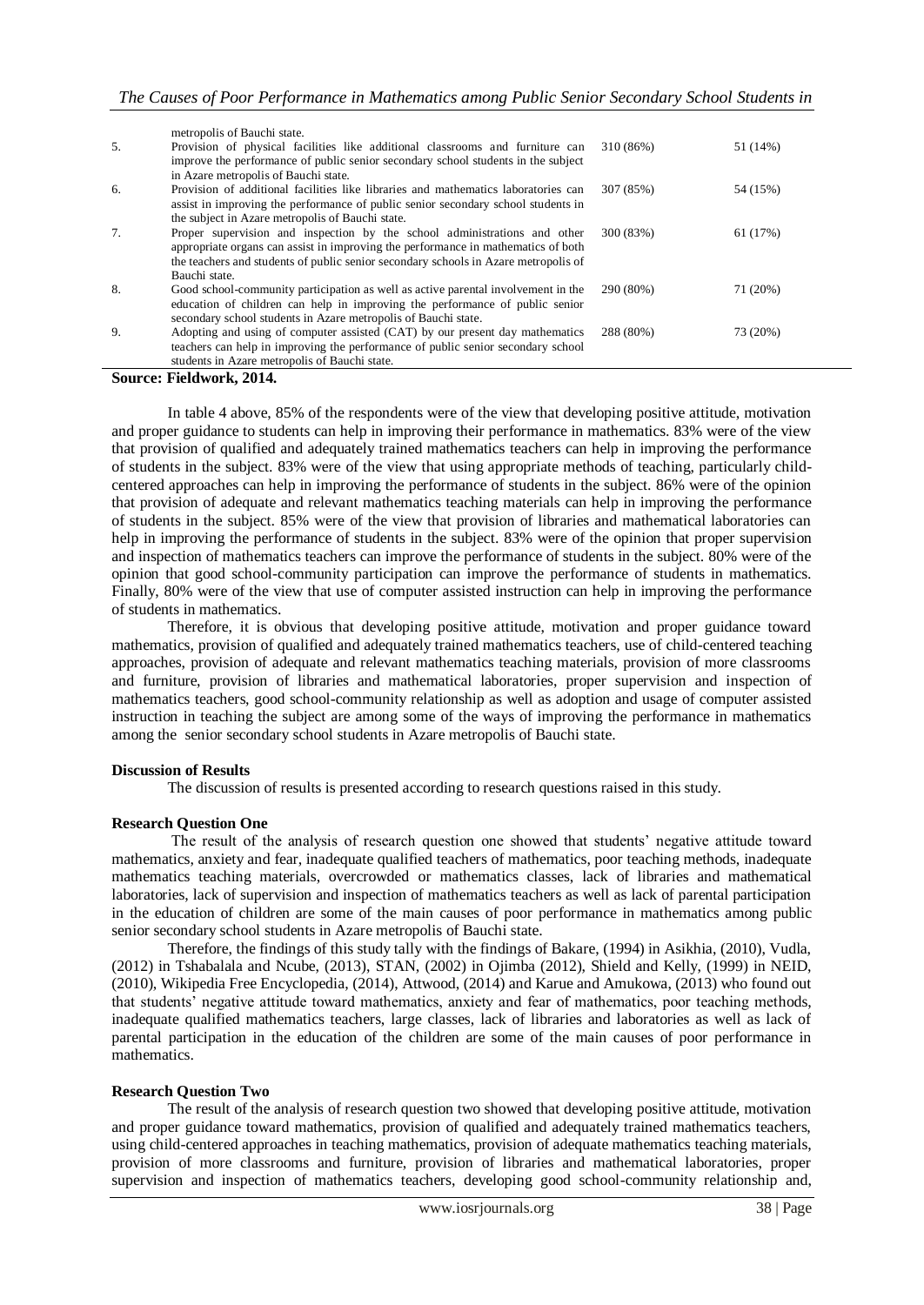adoption and use of computer assisted instruction are some of the ways of improving mathematics performance among public senior secondary school students in Azare metropolis of Bauchi state.

Therefore, the findings of this study tally with the findings of Mbugua, Kibet, Muthaa and Nkonke, (2012), Karue and Amukowa, (2013) and Ojimba, (2012) who found out that creation of positive attitude toward mathematics, provision of proper staffing, provision of instructional materials, developing good rapport with the parents, provision of libraries and laboratories, reducing teacher-students ratio, cooperative and child-centered approaches in teaching mathematics are some of the ways of improving performance in mathematics in students. Other areas where this study tally with the studies cited include the monitoring of mathematics lessons, completion of syllabus as well as administering more examinations and quizzes as ways of improving performance in mathematics in students.

# **IV. Conclusion**

Based on the findings of this study, the following conclusions were made:

That students' negative attitude toward mathematics, anxiety and fear, inadequate qualified teachers of mathematics, poor teaching methods, inadequate mathematics teaching materials, overcrowded or mathematics classes, lack of libraries and mathematical laboratories, lack of supervision and inspection of mathematics teachers as well as lack of parental participation in the education of children are some of the main causes of poor performance in mathematics among public senior secondary school students in Azare metropolis of Bauchi state.

That developing positive attitude, motivation and proper guidance toward mathematics, provision of qualified and adequately trained mathematics teachers, using child-centered approaches in teaching mathematics, provision of adequate mathematics teaching materials, provision of more classrooms and furniture, provision of libraries and mathematical laboratories, proper supervision and inspection of mathematics teachers, developing good school-community relationship and, adoption and use of computer assisted instruction are some of the ways of improving mathematics performance among public senior secondary school students in Azare metropolis of Bauchi state.

#### **V. Recommendations**

Based on the findings of this study, the following recommendations were provided:

Frequent inter-school competition in mathematics should be organized by Katagum Zonal Education Office, Azare at least three times far term.

The annual competition and quiz organized by Mathematical Association of Nigeria (MAN) should be extended to all nook and corners of Nigeria (Urban and Rural) and it should be on quarterly basis.

Frequent supervision and inspection by the state ministry of education as well as Katagum Zonal Office should be carried out in order to see and assess the teaching of mathematics and other subjects in the study area.

Parents should be enlightened on the importance of their involvement in the education of their children and its attendant benefit in the performance of students.

Katagum Education Development Association (KEDA) as a non-governmental organization in the study area which is providing scholarship to university students studying medicine should include students studying mathematics. This can make the secondary school students to work hard in mathematics before even proceeding to higher level.

Good school-community relationship should be developed and maintained in order to enjoy its attendant benefits which ultimately will lead to improvement in performance of students in mathematics and other subjects.

Guidance and counseling units should be set up in our secondary schools and they should be guiding and counseling students on the educational, personal and social issues affecting students. This will definitely help them to change their view with regard to mathematics and can help in improving their performance in it.

#### **References**

- [1]. Attwood, T. (2014). Why are Some Students so Poor at Maths? Retrieved on  $19<sup>th</sup>$  October
- 2014 from [https://www.senmagazine.co.uk/articles/articles/senarticles/why-are- some-people-so-poor-at-maths](https://www.senmagazine.co.uk/articles/articles/senarticles/why-are-%20%20%20%20%20%20%20%20some-people-so-poor-at-maths)
- [2]. Asikhia, O. A. (2010). Students and Teachers' Perception of the Causes of Poor Academic [3]. Performance in Ogun State Secondary Schools [Nigeria]: Implication for Counseling for National Development. Retrieved on 11<sup>th</sup> November, 2014 from [http://connection.ebscohost.com/c/articles/50743662/students-teachers-perception-causes-poor-academic-](http://connection.ebscohost.com/c/articles/50743662/students-teachers-perception-causes-poor-academic-performance-ogun-state-secondary-schools-nigeria-implications-couselling-national-development)
- [performance-ogun-state-secondary-schools-nigeria-implications-couselling-national-development](http://connection.ebscohost.com/c/articles/50743662/students-teachers-perception-causes-poor-academic-performance-ogun-state-secondary-schools-nigeria-implications-couselling-national-development)
- [4]. CESAC (1982). *Nigeria Secondary Schools Mathematics Project*. Lagos: CESAC Press.
- [5]. Davies, P. J. & Hersh, R. (2012). *The Mathematical Experience*. Boston:Mifflin Company.
- Edukugho, E. (2010). Federal Government Moves to Tackle Poor Result in NECO, SSCE Exams Rufai. Retrieved on 9<sup>th</sup> October, 2014 from [http://www.vanguardngr.com/2010/06/fg-moves-to-tackle-poor-result-in-neco-ssce](http://www.vanguardngr.com/2010/06/fg-moves-to-tackle-poor-result-in-neco-ssce-%20%20%20exams-rufai/)[exams-rufai/](http://www.vanguardngr.com/2010/06/fg-moves-to-tackle-poor-result-in-neco-ssce-%20%20%20exams-rufai/)
- [7]. Federal Republic of Nigeria (1998). *National Policy on Education*. Lagos: NERDC Press.
- [8]. Federal Republic of Nigeria (2004). *National Policy on Education*. Lagos: NERDC Press.